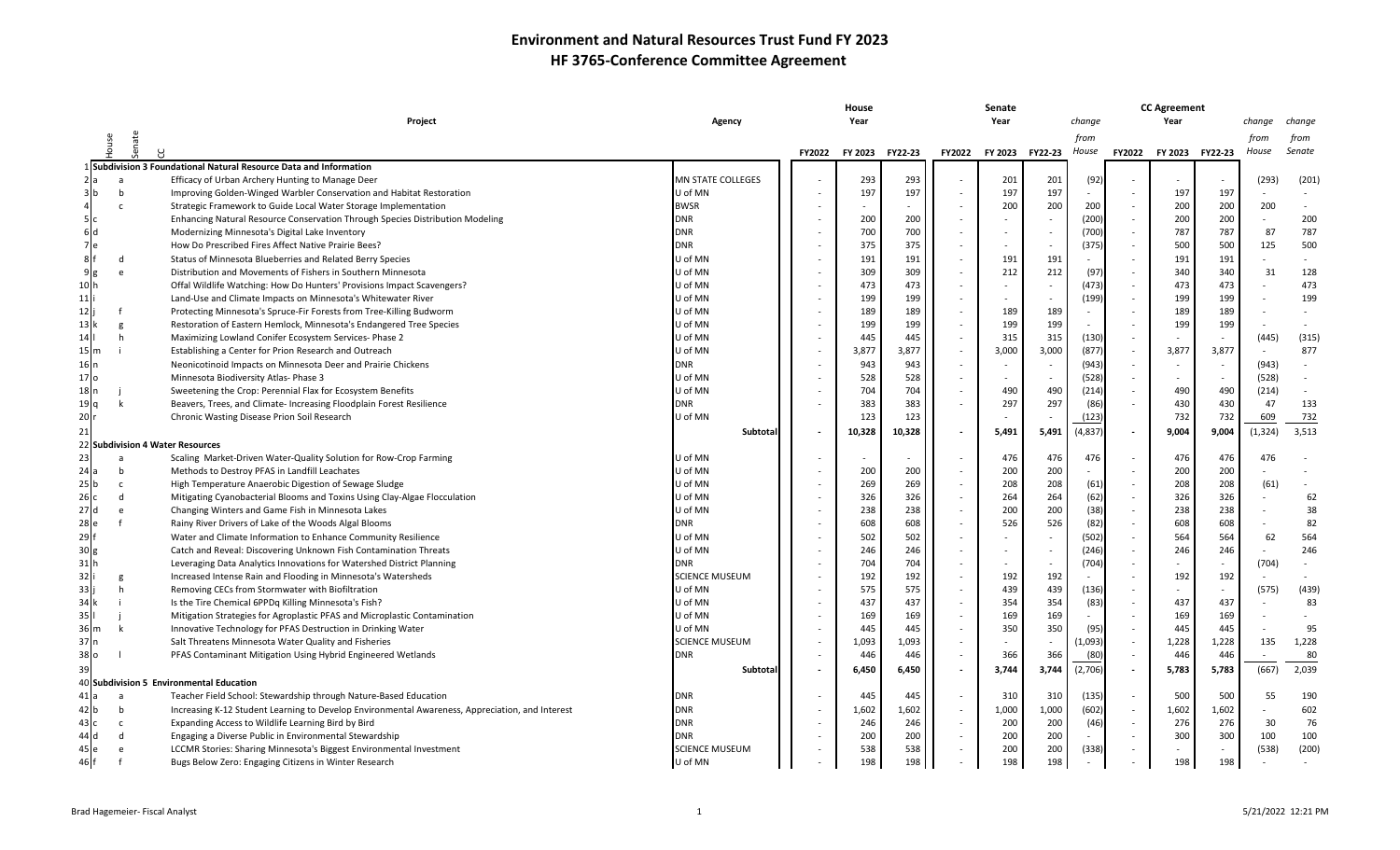|                   |        |            |                                                                                    |             |          |               | House   |         |               | Senate  |         |          |               | <b>CC Agreement</b> |         |          |          |
|-------------------|--------|------------|------------------------------------------------------------------------------------|-------------|----------|---------------|---------|---------|---------------|---------|---------|----------|---------------|---------------------|---------|----------|----------|
|                   |        |            | <b>Project</b>                                                                     | Agency      |          |               | Year    |         |               | Year    |         | change   |               | Year                |         | change   | change   |
|                   |        |            |                                                                                    |             |          |               |         |         |               |         |         | from     |               |                     |         | from     | from     |
|                   | ouse   | enate<br>R |                                                                                    |             |          | <b>FY2022</b> | FY 2023 | FY22-23 | <b>FY2022</b> | FY 2023 | FY22-23 | House    | <b>FY2022</b> | FY 2023             | FY22-23 | House    | Senate   |
|                   |        |            | ESTEP: Earth Science Teacher Education Project                                     | <b>DNR</b>  |          |               | 441     | 441     |               | 317     | 317     | (124)    |               | 495                 | 495     | 54       | 178      |
| 48 h              | g<br>h |            | YES! Students Take Action to Complete Eco Projects                                 | <b>DNR</b>  |          |               | 199     | 199     |               | 199     | 199     |          |               | 199                 | 199     |          |          |
|                   |        |            |                                                                                    | <b>DNR</b>  |          |               | 265     | 265     |               |         |         | (265)    |               |                     |         | (265)    |          |
| 49 I              |        |            | Strengthening Watershed Stewardship through Outdoor Youth Education                | <b>DNR</b>  |          |               |         |         |               |         |         |          |               |                     | 500     |          |          |
| 50                |        |            | Increasing Diversity in Environmental Careers                                      |             |          |               | 182     | 182     |               | 182     | 182     |          |               | 500                 |         | 318      | 318      |
| $51$ <sup>k</sup> |        |            | Partnering for Pollinator Protection                                               | <b>DNR</b>  |          |               | 123     | 123     |               |         |         | (123)    |               |                     |         | (123)    |          |
| 52                |        |            | Diversity and Access to Wildlife-Related Opportunities                             | U of MN     |          |               | 199     | 199     |               | 199     | 199     |          |               | 199                 | 199     |          |          |
| 53                |        |            |                                                                                    |             | Subtotal |               | 4,638   | 4,638   |               | 3,005   | 3,005   | (1,633)  |               | 4,269               | 4,269   | (369)    | 1,264    |
|                   |        |            | 54 Subdivision 6 Aquatic and Terrestrial Invasive Species                          |             |          |               |         |         |               |         |         |          |               |                     |         |          |          |
|                   | a      |            | Minnesota Invasive Terrestrial Plants and Pests Center                             | U of MN     |          |               | 6,230   | 6,230   | $\sim$        | 4,000   | 4,000   | (2, 230) |               | 6,230               | 6,230   |          | 2,230    |
| 56 b              | b      |            | Purple Loosestrife Biocontrol Citizen Science Program                              | <b>DNR</b>  |          |               | 174     | 174     |               | 174     | 174     |          |               | 174                 | 174     |          |          |
| 57                |        |            |                                                                                    |             | Subtota  |               | 6,404   | 6,404   |               | 4,174   | 4,174   | (2, 230) |               | 6,404               | 6,404   |          | 2,230    |
|                   |        |            | 58 Subdivision 7 Air Quality, Climate Change, and Renewable Energy                 |             |          |               |         |         |               |         |         |          |               |                     |         |          |          |
| 59 a              | a      |            | Using Minnesota Timber to Mitigate Landfill Methane Emissions                      | U of MN     |          |               | 1,099   | 1,099   |               | 753     | 753     | (346)    |               | $\sim$              |         | (1,099)  | (753)    |
| 60 b              | b      |            | Green Solar Cells from a Minnesota Natural Resource                                | U of MN     |          |               | 673     | 673     |               | 330     | 330     | (343)    |               | 673                 | 673     |          | 343      |
| 61                | c      |            | Morris GHG Emissions Inventory and Mitigation Strategies                           | <b>DNR</b>  |          |               |         |         |               | 170     | 170     | 170      |               | 170                 | 170     | 170      |          |
| <b>62</b>         |        |            |                                                                                    |             | Subtota  |               | 1,772   | 1,772   |               | 1,253   | 1,253   | (519)    |               | 843                 | 843     | (929)    | (410)    |
|                   |        |            | 63 Subdivision 8 Methods to Protect, Restore, and Enhance Land, Water, and Habitat |             |          |               |         |         |               |         |         |          |               |                     |         |          |          |
| 64 la             | a      |            | Minnesota's Volunteer Rare Plant Conservation Corps                                | U of MN     |          |               | 765     | 765     |               | 515     | 515     | (250)    |               | 859                 | 859     | 94       | 344      |
| 65 lb             | b      |            | Conservation Corps Veterans Service Corps Program                                  | <b>DNR</b>  |          |               | 1,339   | 1,339   |               | 1,339   | 1,339   |          |               | 1,339               | 1,339   |          |          |
|                   |        |            |                                                                                    | <b>PCA</b>  |          |               |         |         |               |         |         |          |               | $\sim$              |         |          |          |
| 66 c              |        |            | Pollinator Habitat Pilot Project at Closed Landfills                               |             |          |               | 1,224   | 1,224   |               |         |         | (1, 224) |               |                     |         | (1, 224) |          |
| 67                | C.     |            | <b>Conservation Cooperative for Working Lands</b>                                  | <b>DNR</b>  |          |               |         |         |               | 750     | 750     | 750      |               |                     |         |          | (750)    |
| 68 Ic             |        |            | Creating Seed Sources of Early-Blooming Plants for Pollinators                     | <b>DNR</b>  |          |               | 200     | 200     |               |         |         | (200)    |               | 200                 | 200     |          | 200      |
| $69$ e            | d      |            | Root River Habitat Restoration Project                                             | <b>DNR</b>  |          |               | 703     | 703     |               | 537     | 537     | (166)    |               |                     |         | (703)    | (537)    |
| 70                | e      |            | Hastings Lake Rebecca Park Area                                                    | <b>DNR</b>  |          |               | 1,780   | 1,780   |               | 1,200   | 1,200   | (580)    |               | 1,000               | 1,000   | (780)    | (200)    |
| 71                |        |            | River Habitat Restoration and Recreation in Melrose                                | <b>DNR</b>  |          |               |         |         |               | 350     | 350     | 350      |               | 350                 | 350     | 350      |          |
| 72 g              |        |            | Restoring Forests and Savannas Using Silvopasture- Phase 2                         | <b>DNR</b>  |          |               | 550     | 550     |               | 414     | 414     | (136)    |               | $\sim$              |         | (550)    | (414)    |
| 73 I h            |        |            | Pollinator Plantings and the Redistribution of Soil Toxins                         | U of MN     |          |               | 543     | 543     |               |         |         | (543)    |               | 610                 | 610     | 67       | 610      |
| 74                |        |            | Mitigating the Effects of Visitor Use Patterns                                     | <b>DNR</b>  |          |               | 432     | 432     |               | 310     | 310     | (122)    |               |                     |         | (432)    | (310)    |
| 75                |        |            | PFAS Fungal-Wood Chip Filtering System                                             | U of MN     |          |               | 189     | 189     |               | 189     | 189     |          |               | 189                 | 189     |          |          |
|                   |        |            | Phytoremediation for Extracting Deicing Salt                                       | U of MN     |          |               | 451     | 451     |               | 365     | 365     | (86)     |               | 451                 | 451     |          | 86       |
| 77 I              |        |            | Mustinka River Fish and Wildlife Habitat Corridor Rehabilitation                   | <b>DNR</b>  |          |               | 2,692   | 2,692   |               | 2,692   | 2,692   |          |               | 2,692               | 2,692   |          |          |
| 78 m              |        |            | Bohemian Flats Savanna Restoration                                                 | <b>DNR</b>  |          |               | 255     | 255     |               | 200     | 200     | (55)     |               | 286                 | 286     | 31       | 86       |
| 79 n              |        |            | Watershed and Forest Restoration: What a Match!                                    | <b>BWSR</b> |          |               | 3,318   | 3,318   |               |         |         | (3, 318) |               | 3,318               | 3,318   |          | 3,318    |
| 80                |        |            |                                                                                    |             | Subtota  |               | 14,441  | 14,441  |               | 8,861   | 8,861   | (5,580)  |               | 11,294              | 11,294  | (3, 147) | 2,433    |
|                   |        |            | 81 Subdivision 9 Land Acquisition for Habitat and Recreation                       |             |          |               |         |         |               |         |         |          |               |                     |         |          |          |
| 82 la             | a      |            | Mesabi Trail: Wahlsten Road (CR 26) to Tower                                       | <b>DNR</b>  |          |               | 1,762   | 1,762   |               | 1,307   | 1,307   | (455)    |               | 1,307               | 1,307   | (455)    |          |
| 831               | h      |            | The Missing Link: Gull Lake Trail, Fairview Township                               | <b>DNR</b>  |          |               |         |         |               | 1,394   | 1,394   | 1,394    |               | 1,394               | 1,394   | 1,394    |          |
|                   | c      |            | Redhead Mountain Bike Park                                                         | <b>DNR</b>  |          |               | 1,760   | 1,760   |               | 1,285   | 1,285   | (475)    |               | $\sim$              |         | (1,760)  | (1, 285) |
| 85 I c            | d      |            | Environmental Learning Classroom with Trails                                       | <b>DNR</b>  |          |               | 82      | 82      |               | 82      | 82      |          |               | 82                  | 82      |          |          |
| 86 Id             | e      |            | Local Parks, Trails, and Natural Areas Grant Programs                              | <b>DNR</b>  |          |               | 3,560   | 3,560   |               | 4,000   | 4,000   | 440      |               | 3,560               | 3,560   |          | (440)    |
| 87 e              |        |            | St. Louis River Re-Connect                                                         | <b>DNR</b>  |          |               | 1,780   | 1,780   |               | 1,200   | 1,200   | (580)    |               | 500                 | 500     | (1, 280) | (700)    |
| 881               |        |            | Native Prairie Stewardship and Prairie Bank Easement Acquisition                   | <b>DNR</b>  |          |               | 1,353   | 1,353   |               |         |         | (1, 353) |               | 1,353               | 1,353   |          | 1,353    |
| 89 <sub>g</sub>   |        |            | Minnesota State Parks and Trails Acquisitions-Maintenance and Development          | <b>DNR</b>  |          |               | 3,783   | 3,783   |               |         |         | (3, 783) |               | 1,600               | 1,600   | (2, 183) | 1,600    |
| 90                |        |            | Silver Bay Multi-Modal Trailhead Project                                           | <b>DNR</b>  |          |               |         |         |               | 1,650   | 1,650   | 1,650    |               | 1,000               | 1,000   | 1,000    | (650)    |
| 91 h              | h      |            | Minnesota State Trails Development                                                 | <b>DNR</b>  |          |               | 7,387   | 7,387   |               | 6,022   | 6,022   | (1, 365) |               | 7,387               | 7,387   |          | 1,365    |
|                   |        |            |                                                                                    |             |          |               |         |         |               |         |         |          |               |                     |         |          |          |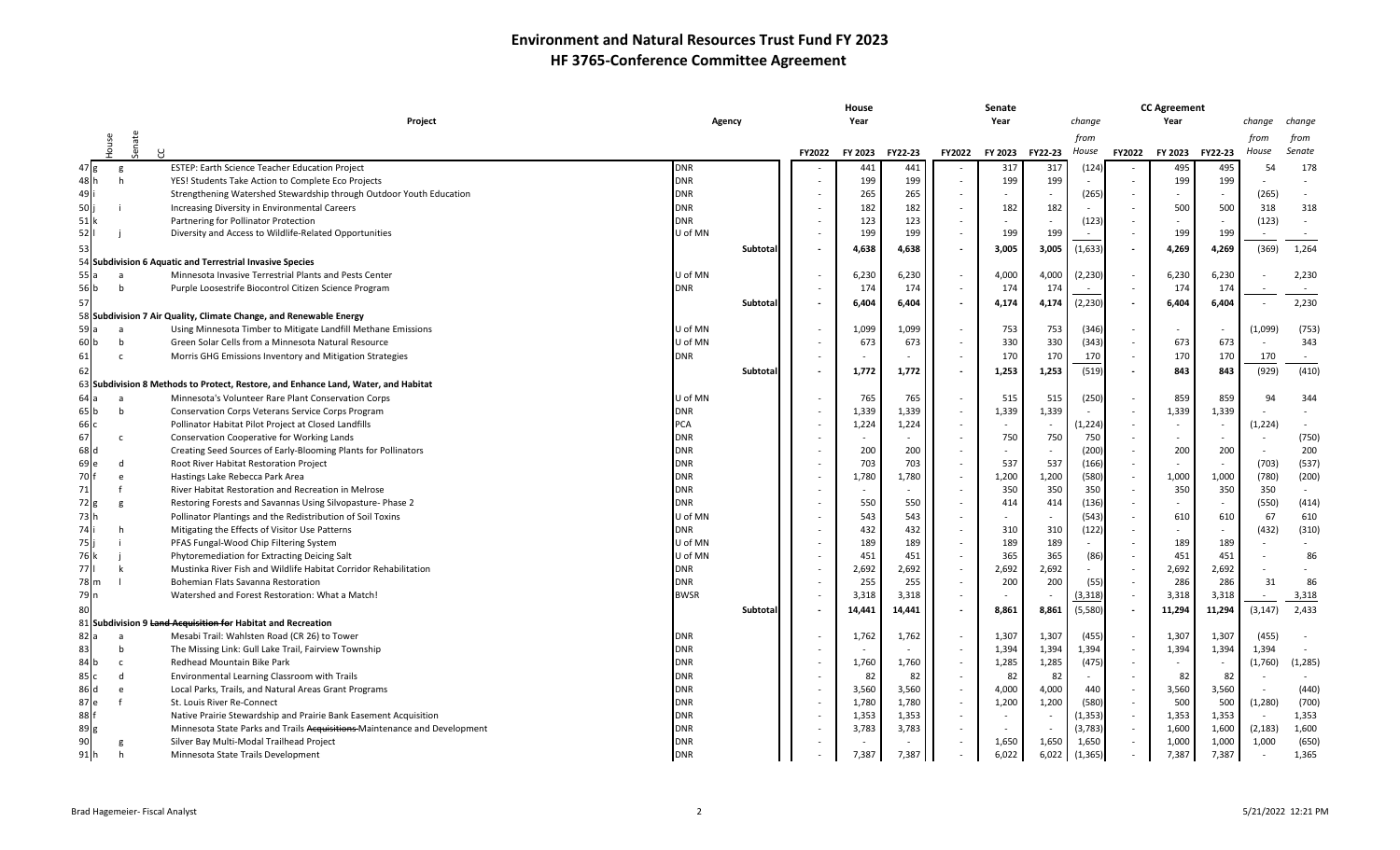|       |               |        |                                                                                                                                                                              |                       | House  |                          |                |               |         |         |          | <b>CC Agreement</b> |                          |         |          |                |  |
|-------|---------------|--------|------------------------------------------------------------------------------------------------------------------------------------------------------------------------------|-----------------------|--------|--------------------------|----------------|---------------|---------|---------|----------|---------------------|--------------------------|---------|----------|----------------|--|
|       |               |        | Project                                                                                                                                                                      | Agency                |        | Year                     |                |               | Year    |         | change   |                     | Year                     |         | change   | change         |  |
|       | louse         | senate |                                                                                                                                                                              |                       |        |                          |                |               |         |         | from     |                     |                          |         | from     | from           |  |
|       |               | R      |                                                                                                                                                                              |                       | FY2022 | FY 2023                  | <b>FY22-23</b> | <b>FY2022</b> | FY 2023 | FY22-23 | House    | FY2022              | <b>FY 2023</b>           | FY22-23 | House    | Senate         |  |
| 92    |               |        | Brookston Campground, Boat Launch and Outdoor Recreation Facility                                                                                                            | <b>DNR</b>            |        |                          |                |               | 453     | 453     | 453      |                     | 453                      | 453     | 453      |                |  |
| 93    |               |        | Silver Lake Trail Connection                                                                                                                                                 | <b>DNR</b>            |        |                          |                |               | 727     | 727     | 727      |                     | 727                      | 727     | 727      |                |  |
| 94    |               |        | Floodwood Campground Improvement Project                                                                                                                                     | <b>DNR</b>            |        |                          |                |               | 816     | 816     | 816      |                     | 816                      | 816     | 816      |                |  |
| 95    |               |        | Preserving the Avon Hills with Reverse-Bidding Easements<br>SNA Habitat Restoration, Public Engagement, and Protection                                                       | <b>DNR</b>            |        | 2,231                    | 2,231          |               |         |         | (2, 231) |                     |                          |         | (2, 231) |                |  |
| 96    |               |        |                                                                                                                                                                              | <b>DNR</b>            |        | 2,768                    | 2,768          |               |         |         | (2,768)  |                     | 5,000                    | 5,000   | 2,232    | 5,000          |  |
| 97    |               |        | Ranier Safe Harbor/Transient Dock Phase 2                                                                                                                                    | <b>DNR</b>            |        |                          |                |               | 1,113   | 1,113   | 1,113    |                     | 1,000                    | 1,000   | 1,000    | (113)          |  |
| 98    | m             |        | Prospector ATV Trails                                                                                                                                                        | <b>DNR</b>            |        |                          |                |               | 944     | 944     | 944      |                     |                          |         |          | (944)          |  |
| 99    | n             |        | City of Biwabik Recreation Area                                                                                                                                              | <b>DNR</b>            |        |                          |                |               | 749     | 749     | 749      |                     |                          |         |          | (749)          |  |
| 100   |               |        |                                                                                                                                                                              | Subtotal              |        | 26,466                   | 26,466         | $\sim$        | 21,742  | 21,742  | (4, 724) |                     | 26,179                   | 26,179  | (287)    | 4,437          |  |
| 104 k |               |        | 101 Subdivision 10 Other Projects<br><b>Emerging Issues Account</b>                                                                                                          |                       |        | 250                      | 250            |               | 244     | 244     | (6)      |                     | $\sim$                   |         | (250)    | (244)          |  |
| 105   |               |        |                                                                                                                                                                              | <b>DNR</b>            |        |                          |                |               | 500     | 500     | 500      |                     | 500                      | 500     | 500      |                |  |
| 106   |               |        | <b>Aggregate Resource Mapping</b>                                                                                                                                            | <b>ADMINISTRATION</b> |        | $\overline{a}$           |                |               | 200     | 200     | 200      |                     | 200                      | 200     | 200      |                |  |
|       |               |        | Water Contamination Study; Leaded Gasoline Contamination                                                                                                                     |                       |        |                          |                |               |         |         |          |                     |                          |         |          |                |  |
| 107   |               |        | Living Snow Fence Program                                                                                                                                                    | <b>TRANSPORTATION</b> |        |                          |                |               | 500     | 500     | 500      |                     | 200                      | 200     | 200      | (300)          |  |
| 108   |               |        | Forest Data Inventory                                                                                                                                                        | <b>DNR</b>            |        |                          |                |               | 500     | 500     | 500      |                     | 500                      | 500     | 500      |                |  |
| 109   |               |        | Conservation Reserve Enhancement Program (CRP) State Incentives                                                                                                              | <b>BWSR</b>           |        |                          |                |               | 1,000   | 1,000   | 1,000    |                     | 750                      | 750     | 750      | (250)          |  |
| 110   |               |        | Ditch Improvements for Control of Water Levels                                                                                                                               | <b>DNR</b>            |        |                          |                |               | 500     | 500     | 500      |                     |                          | $\sim$  |          | (500)          |  |
| 111   |               |        | Pipeline Conservation Program                                                                                                                                                | <b>BWSR</b>           |        |                          |                |               | 500     | 500     | 500      |                     | $\sim$                   |         |          | (500)          |  |
| 112   |               |        | Groundwater Storage and Recovery Database                                                                                                                                    | <b>DNR</b>            |        |                          |                |               | 421     | 421     | 421      |                     | 400                      | 400     | 400      | (21)           |  |
| 113   |               |        | DNR Drought Response-Replacement of Drought Killed Seedlings                                                                                                                 | <b>DNR</b>            |        | $\overline{\phantom{a}}$ |                | $\sim$        | 5,000   | 5,000   | 5,000    |                     |                          | $\sim$  |          | (5,000)        |  |
| 114   |               |        | Rural and Farmstead Ring Levies                                                                                                                                              | <b>DNR</b>            |        |                          |                |               | 360     | 360     | 360      |                     | 360                      | 360     | 360      |                |  |
| 115   |               |        | Replacing Failing Septic Systems to Protect Groundwater                                                                                                                      | <b>PCA</b>            |        |                          |                |               | 2,000   | 2,000   | 2,000    |                     | 2,000                    | 2,000   | 2,000    |                |  |
| 116   |               |        | <b>Healthy Soils Best Management Practices</b>                                                                                                                               | <b>AGRICULTURE</b>    |        |                          |                |               | 4,000   | 4,000   | 4,000    |                     | $\overline{\phantom{a}}$ |         |          | (4,000)        |  |
| 117   | m             |        | Forever Green                                                                                                                                                                | <b>AGRICULTURE</b>    |        | $\sim$                   |                |               | 2,700   | 2,700   | 2,700    |                     | 763                      | 763     | 763      | (1,937)        |  |
| 118   | n             |        | Pig's Eye Landfill Task Force                                                                                                                                                | <b>PCA</b>            |        |                          |                |               | 800     | 800     | 800      |                     | 800                      | 800     | 800      |                |  |
| 119   | $\circ$       |        | State Aquaculture Plan                                                                                                                                                       | <b>AGRICULTURE</b>    |        |                          |                |               | 100     | 100     | 100      |                     |                          |         |          | (100)          |  |
| 120   |               |        | Noxious Weeds Prevention Grants                                                                                                                                              | <b>AGRICULTURE</b>    |        |                          |                |               | 1,000   | 1,000   | 1,000    |                     | $\sim$                   | $\sim$  |          | (1,000)        |  |
| 121   |               |        | Developing Markets for Continuous Living Cover Crops                                                                                                                         | <b>AGRICULTURE</b>    |        | $\overline{a}$           |                |               | 1,204   | 1,204   | 1,204    |                     | 500                      | 500     | 500      | (704)          |  |
| 122   |               |        | Demonstration Project for Using Bioethanol in Diesel Engines to Reduce Greenhouse Gas Emissions                                                                              | <b>AGRICULTURE</b>    |        |                          |                |               | 800     | 800     | 800      |                     |                          |         |          | (800)          |  |
| 123   |               |        | Veterinary Disease Testing for Wild Cervidae                                                                                                                                 | <b>AGRICULTURE</b>    |        | $\overline{a}$           |                |               | 150     | 150     | 150      |                     | $\overline{\phantom{a}}$ |         |          | (150)          |  |
| 124   |               |        |                                                                                                                                                                              | Subtotal              |        | 250                      | 250            | $\sim$        | 22,479  | 22,479  | 22,229   |                     | 6,973                    | 6,973   | 6,723    | (15, 506)      |  |
|       |               |        | 125 Subdivision 11 Administrative                                                                                                                                            |                       |        |                          |                |               |         |         |          |                     |                          |         |          |                |  |
|       | $126$ 10(a) a |        | 2022 Contract Agreement Reimbursement                                                                                                                                        | <b>DNR</b>            |        | 132                      | 132            | $\sim$        | 132     | 132     |          |                     | 132                      | 132     |          |                |  |
| 127   |               |        | Transfer from the FY 2022 (included in Repurpose of Prior Appropriations below)                                                                                              |                       |        | $[78]$                   | $[78]$         |               | $[78]$  | $[78]$  |          |                     | $\sim$                   |         |          |                |  |
| 128   |               |        |                                                                                                                                                                              | Subtotal              |        | 132                      | 132            | $\sim$        | 132     | 132     |          |                     | 132                      | 132     |          |                |  |
| 129   |               |        |                                                                                                                                                                              |                       |        |                          |                |               |         |         |          |                     |                          |         |          |                |  |
| 130   |               |        |                                                                                                                                                                              | <b>TOTAL</b>          |        | 70,881                   | 70,881         |               | 70,881  | 70,881  |          |                     | 70,881                   | 70,881  |          |                |  |
| 131   |               |        |                                                                                                                                                                              | AMOUNT AVAILABLE      |        | 70,881                   | 70,881         |               | 70,881  | 70,881  |          |                     | 70,881                   | 70,881  |          |                |  |
| 132   |               |        |                                                                                                                                                                              | Difference            |        |                          |                |               |         |         |          |                     |                          |         |          |                |  |
| 133   |               |        |                                                                                                                                                                              |                       |        |                          |                |               |         |         |          |                     |                          |         |          |                |  |
| 135   |               |        | 134 Repurpose of Prior Appropriations                                                                                                                                        |                       |        |                          |                |               |         |         |          |                     | 2,183                    | 2,183   | 2,183    |                |  |
| 136   |               | 1      | Minnesota State Parks and Trails Maintenance and Development<br>M.L. 2017, Ch. 96, Sec. 2, Sub. 7 (d)-District Heating with Renewable Biomass at Camp Ripley Training Center |                       |        |                          |                |               |         |         |          |                     | (925)                    | (925)   | (925)    | 2,183<br>(925) |  |
|       |               |        |                                                                                                                                                                              |                       |        |                          |                |               |         |         |          |                     |                          |         |          |                |  |